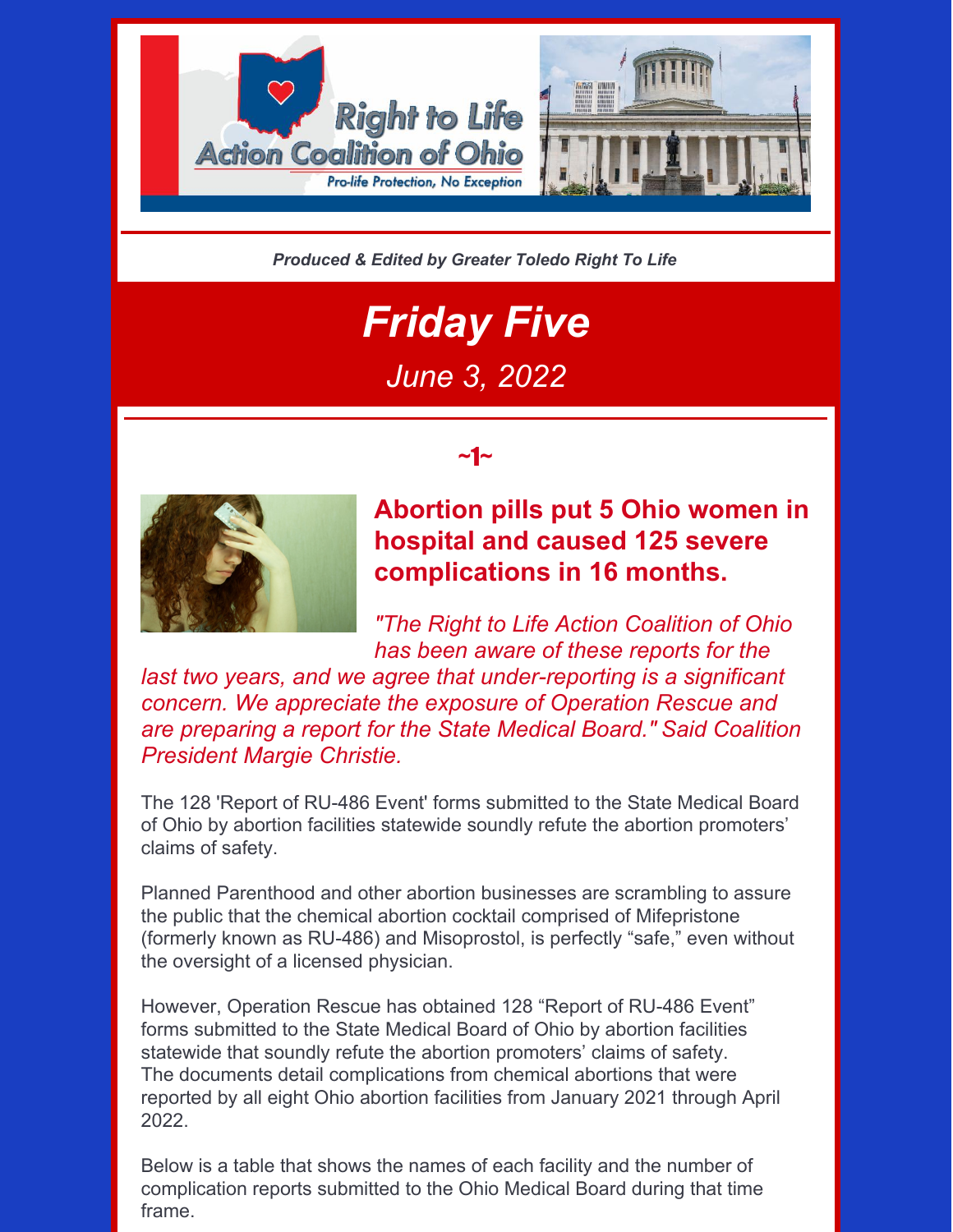| Full Year 2021 and First Four Months of 2022 (Partial)           |                        |               |                                |                |                   |                |  |  |  |  |  |  |
|------------------------------------------------------------------|------------------------|---------------|--------------------------------|----------------|-------------------|----------------|--|--|--|--|--|--|
| <b>FACILITY</b>                                                  | <b>CITY</b>            | <b>COUNTY</b> | <b>FACILITY</b><br><b>TYPE</b> | 2021*          | 2022<br>(PARTIAL) | <b>TOTAL</b>   |  |  |  |  |  |  |
| <b>Bedford Heights Planned</b><br>Parenthood                     | <b>Bedford Heights</b> | Cuyahoga      | Surgery<br>& Pills             | 11             | 2                 | 13             |  |  |  |  |  |  |
| <b>Capital Care Toledo (aka</b><br><b>Toledo Women's Center)</b> | Toledo                 | Lucas         | <b>Pills</b>                   | $\overline{2}$ | 0                 | $\overline{2}$ |  |  |  |  |  |  |
| <b>Northeast Ohio Women's</b><br>Center                          | Cuyahoga Falls         | Summit        | Surgery<br>& Pills             | $\mathbf{1}$   | $\mathbf{0}$      | $\mathbf{1}$   |  |  |  |  |  |  |
| Mt. Auburn Planned<br>Parenthood                                 | Cincinnati             | Hamilton      | Surgery<br>& Pills             | 37             | 6                 | 43             |  |  |  |  |  |  |
| <b>Planned Parenthood of</b><br><b>Greater Ohio</b>              | Columbus               | Franklin      | Surgery<br>& Pills             | 5              | $\Omega$          | 5              |  |  |  |  |  |  |
| Preterm                                                          | Cleveland              | Cuyahoga      | 10<br>Surgery<br>& Pills       |                | 0                 | 10             |  |  |  |  |  |  |
| <b>Women's Med Dayton</b>                                        | Dayton                 | Montgomery    | Surgery<br>& Pills             | 35             | 8                 | 43             |  |  |  |  |  |  |
| <b>Your Choice Healthcare</b>                                    | Columbus               | Franklin      | <b>Pills</b>                   | $\overline{4}$ | 4                 | 8              |  |  |  |  |  |  |
| <b>TOTAL EVENTS REPORTED</b>                                     |                        |               |                                | 105            | 20                | 125            |  |  |  |  |  |  |

|  | Number of Chemical Abortion Complications Reported by Ohio Abortion Facilities |  |  |
|--|--------------------------------------------------------------------------------|--|--|
|  | Full Year 2021 and First Four Months of 2022 (Partial)                         |  |  |

\*Note: In 2021, one blank, unsigned form submitted. Two forms for one abortion were submitted and signed by different abortionists. One duplicate form was submitted. That brings the total number of forms obtained to 128.

There is some evidence that complications to chemical abortions are being underreported. Last year, Operation Rescue filed a complaint against the Bedford Heights Planned Parenthood for **suspected [underreporting](https://www.operationrescue.org/archives/ohio-abortion-pill-complications-reported-in-2020-raise-possibility-of-incomplete-reporting/)**.

The high-volume abortion facility conducted chemical abortions in 2019-2020, but did not report a single complication, even though in previous years, it filed one of the highest numbers of complication reports. After the complaint was submitted, the facility was not disciplined, but it did resume reporting.

In all, Ohio abortion facilities averaged nearly eight significant complications to abortion drugs each month that required additional medical intervention, including second or even third abortion attempts.

Troy Newman, President of Operation Rescue commented on the findings. "When the abortionists claim abortion pills are safe, remember these 125 women who had to endure unwanted surgical intervention, emergency room visits, blood transfusions, and hospitalization." "When that many women in one state suffer complications that require this level of intervention in just sixteen months, there is no way one can call abortion pills 'safe.'," added Newman. "Efforts by the Abortion Cartel to liberalize access to these drugs is dangerous and should be opposed."

 $\sim$ 2 $\sim$ 

#### **[LifeSiteNews](https://www.lifesitenews.com/news/ohio-in-just-16-months-abortion-pills-caused-125-serious-complications-put-5-women-in-the-hospital/) Full Read HERE**



**Many Pro-Lifers Are Arguing Against Abortion the Wrong Way and It Could Cost Lives.**

Letting the states decide the abortion question

means that about 600,000 preborn babies will be butchered each year instead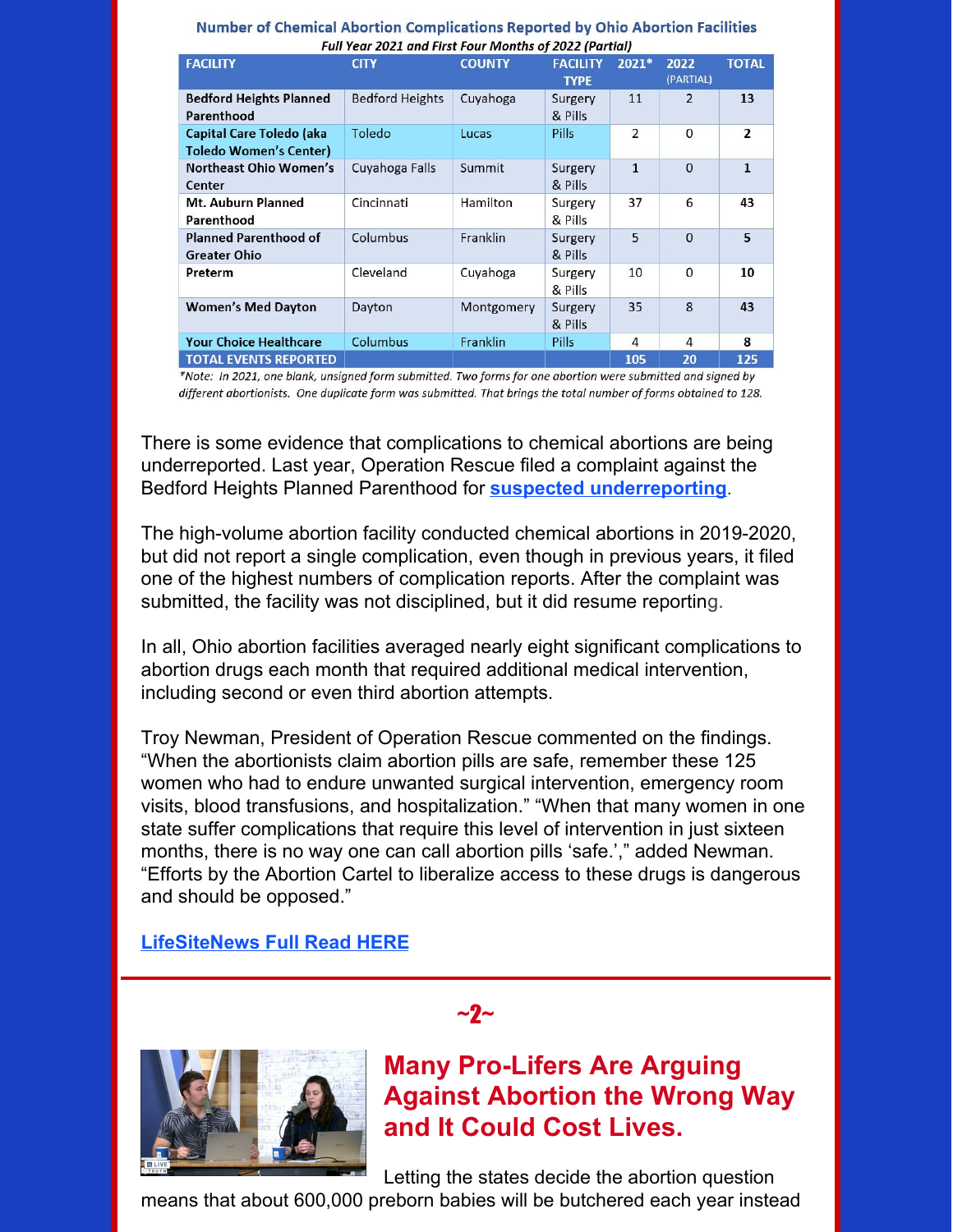of 862,000. While an improvement, our national shame won't end.

Parallel to the moral and constitutional question of letting the states decide on abortion is the same question regarding slavery that dominated the seven famous debates between Stephen Douglas and Abraham Lincoln.

Prior to the Civil War, slavery supporters argued in favor of letting the states decide whether to allow or prohibit slavery. They believed that was the reasonable and democratic middle ground between those for and against slavery. Their argument wrapped that evil institution in a democratic veneer known as popular sovereignty.

Popular sovereignty is a legitimate constitutional principle. However, slavery and the butchering of human beings by mass abortion-homicide aren't issues for a referendum.

In their **fifth [debate](https://teachingamericanhistory.org/document/the-lincoln-douglas-debates-5th-debate/)**, Douglas remarked that "in a Territory, the people can do as they please on the slavery question under the Dred Scott decision."

"I say to you that there is but one path of peace in this Republic, and that is to administer this Government as our fathers made it, divided into free and slave states, allowing each state to decide for itself whether it wants slavery or not."

"When Judge Douglas says that whoever or whatever community wants slaves, they have a right to have them, he is perfectly logical if there is nothing wrong in the institution; but if you admit that it is wrong, he cannot logically say that any body has a right to do wrong."

"Turn it in any way you can, in all the arguments sustaining the Democratic policy, and in that policy itself, there is a careful, studied exclusion of the idea that there is anything wrong in slavery."

Although a lifelong slave owner, Thomas Jefferson was conflicted. His fear of the **divine [consequences](https://teachingamericanhistory.org/document/notes-on-the-state-of-virginia-2/) of slavery** should be everyone's fear today regarding America's collective culpability for the ongoing shame of abortiongenocide: "Indeed, I tremble for my country when I reflect that God is just [and] that his justice cannot sleep forever."

With God's justice in mind, we hope the reader, with those he or she influences, will join us at PreBorn Americans United to pray that the Dobbs court overturns Roe and Casey by ruling that we are constitutional persons deserving protection from the moment of conception.

#### **Read [Western](https://www.westernjournal.com/op-ed-many-pro-lifers-arguing-abortion-wrong-way-cost-lives/) Journal Article HERE!**



**Her heart began to fail during pregnancy – but then her baby saved her life**

 $\sim$ 3 $\sim$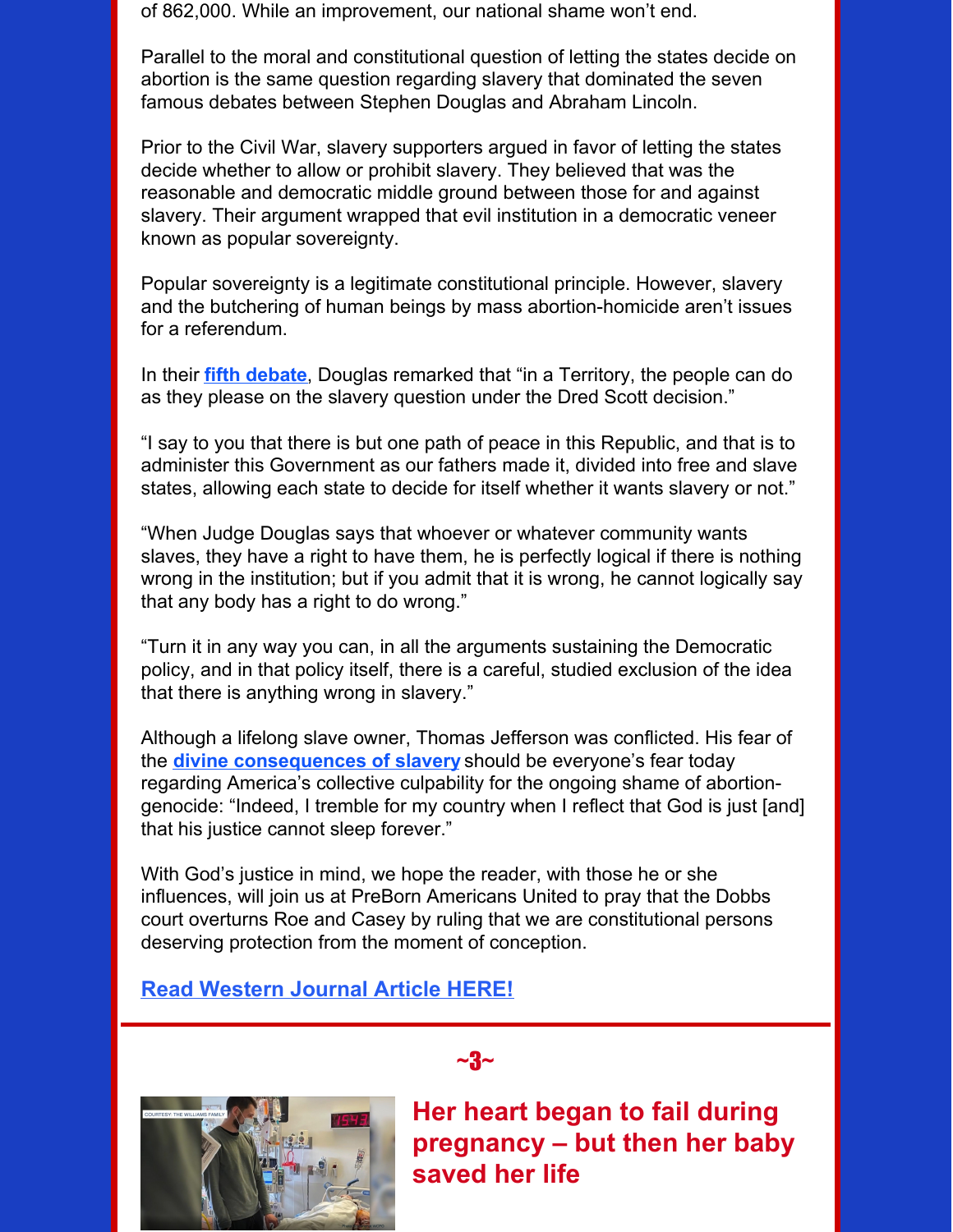#### According to the family's**[GoFundMe](https://www.gofundme.com/f/veronica-williams) page**,

Veronica began experiencing shortness of breath and a rapid heart rate during her pregnancy. They would soon find out that she was experiencing heart failure. At 32 weeks pregnant, doctors performed an emergency C-section in the hopes of saving Veronica's life. Veronica, it turned out, had myocarditis, an inflammation of the heart muscle which can lead to death.

Baby Brooklynn had been kept in the NICU, but hospital staff decided to let her see her mother in case Veronica didn't survive. That encounter changed everything. "They brought her up to me… when they weren't sure if I was gonna make it or not, and they laid her in my arms," Veronica said. "I don't remember it, but they did do that."

Incredibly, at the moment that Brooklynn reunited with her mother, Veronica's vital signs improved. "It was probably a moment none of us will ever forget just the vital sign reactions of mom and baby," St. Elizabeth NICU Manager Keri Hinson said. Calderon added, "And I don't think there was a dry eye in the station. And getting to actually watch it, and be a part of it … was an amazing feeling."

While abortion advocates claim that abortion is necessary for women who experience complications during pregnancy, killing a baby through abortion prior to delivery is **never [necessary](https://www.liveaction.org/news/pro-life-replies-abortion-never-medically-necessary/)**. An emergency C-section such as Veronic underwent takes about an hour, while an abortion at 32 weeks would take three to four days, putting the mother in more serious danger if her life was truly at risk.

### **[LiveAction](https://www.liveaction.org/news/pregnancy-heart-fail-baby/?_hsmi=214947337) Article Read HERE!**

 $-4-$ 

**W** THE WESTERN JOURNAL

## **Aborting a Baby Doesn't Keep You from Being a Mother - It Turns You Into a Mother Who**

### **Has Committed Homicide.**

Is a pregnant woman scientifically a mother with a sacred, moral obligation to nurture the living child within her?

1. It is a scientific fact that all human life begins at the beginning — at the **moment of [conception/fertilization](https://www.princeton.edu/~prolife/articles/wdhbb.html)**. Where else? And because all human life begins at conception/fertilization…

2. It is a scientific fact that motherhood and fatherhood also begin at the beginning — at conception/fertilization. Therefore, any pregnant woman seeking and getting an abortion is, by simple logic and by scientific fact, a mother. And that is true even after she commits an abortion-homicide against her own child!

Even if our mothers and fathers want to kill us, and even if they are successful in doing so, honesty demands that they should still be referred to as "mother"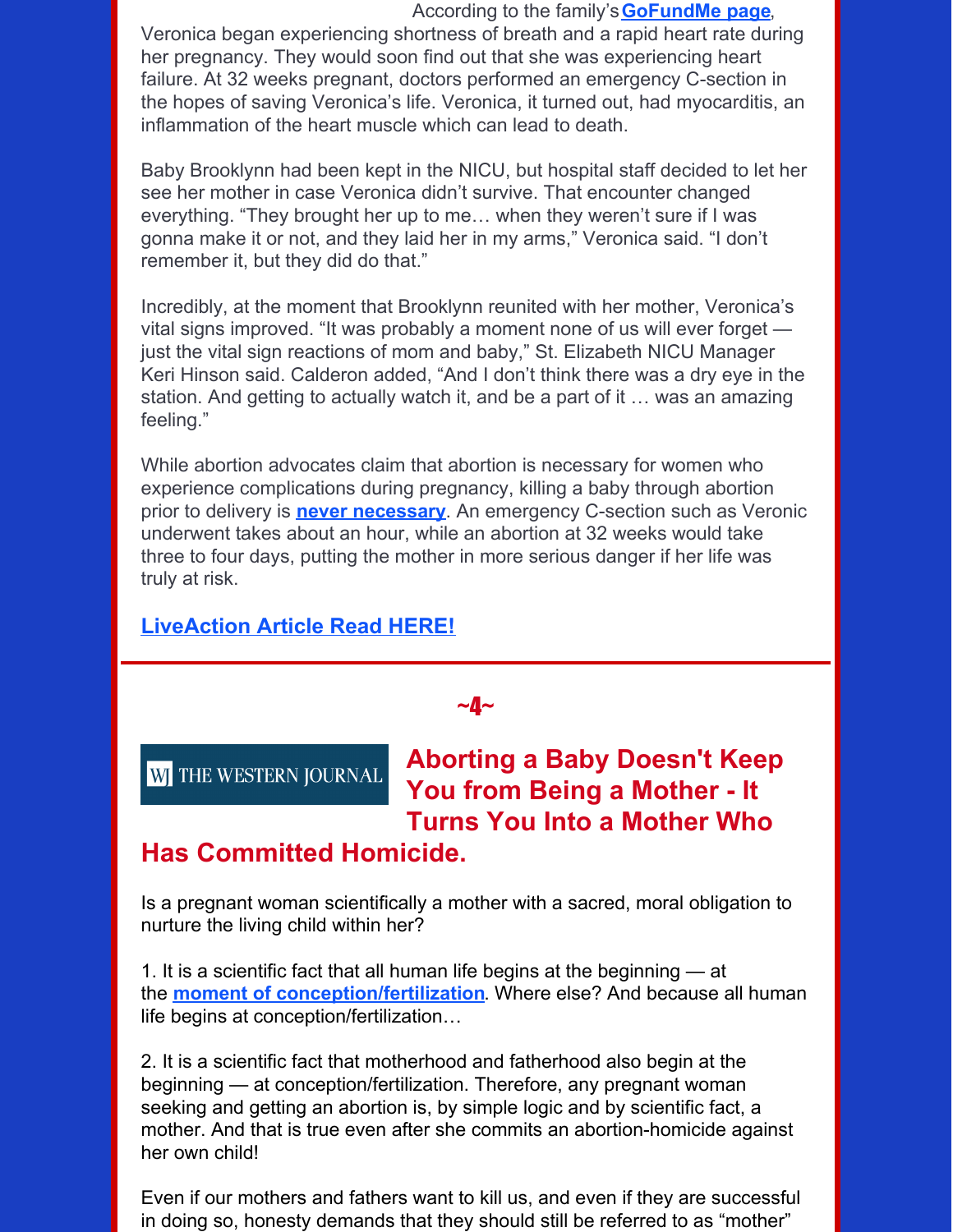and "father" both to reinforce the scientific fact of our humanity and to reinforce the truth that they have violated the most sacred, God-ordained relationship between any two human beings: that between mother and child, and that between father and child.

Accept it or deny it, parenthood begins at conception/fertilization with the new life just created.

If our child-sacrificing nation is ever to redeem itself and save not only tens of millions of helpless preborn babies but their mothers as well, it must acknowledge and expose this Big Lie by informing absolutely everyone that an abortion-homicide doesn't magically convert a "pregnant woman" into an "unpregnant woman." It just means that she is now the mother of a dead child — a tragedy, not a cause for celebration.

The meaningful remedy for those suffering from having aborted their own children or who regret working in the abortion industry is repentance and God's forgiveness.

hose mothers and fathers, hurting from having aborted their own child, can find counseling from most pro-life organizations, but that is the specific mission of **Rachel's [Vineyard](https://www.rachelsvineyard.org/)**.

#### **[Western](https://www.westernjournal.com/op-ed-aborting-baby-doesnt-keep-mother-turns-mother-committed-homicide/) Journal Read HERE!**

### $~1$ ~5 $~\sim$



### **COURT ORDERED RELEASE OF PFIZER DOCUMENT REVEALS 82% – 97% OF VACCINATED PREGNANT WOMEN LOST THEIR BABIES.**

A recently released confidential document reveals that a startling majority of in utero babies died after pregnant women were injected with the Pfizer vaccine.

In the most recent release, on May 2, 2022, a document titled **reissue 5.3.6 postmarketing [experience.pdf'](https://phmpt.org/wp-content/uploads/2022/04/reissue_5.3.6-postmarketing-experience.pdf)** disclosed on page 12 that by February 8, 2021, 270 women had received the mRNA injection during pregnancy. But 238 cases were apparently not followed ("no outcome provided"). And, therefore, the pregnancy outcomes for those women are unknown.

The mere fact that 88% of the pregnant women injected were not followed throughout their pregnancies is deeply concerning since 124 of the 270 pregnant women had some type of adverse reaction (49 nonserious, 75 serious) according to page 12 of the same document.

Among those 34 pregnancies that are known, the report indicates that 28 babies died either in utero or upon birth. Only one outcome was reported as normal, and the remaining five were reported as "pending."